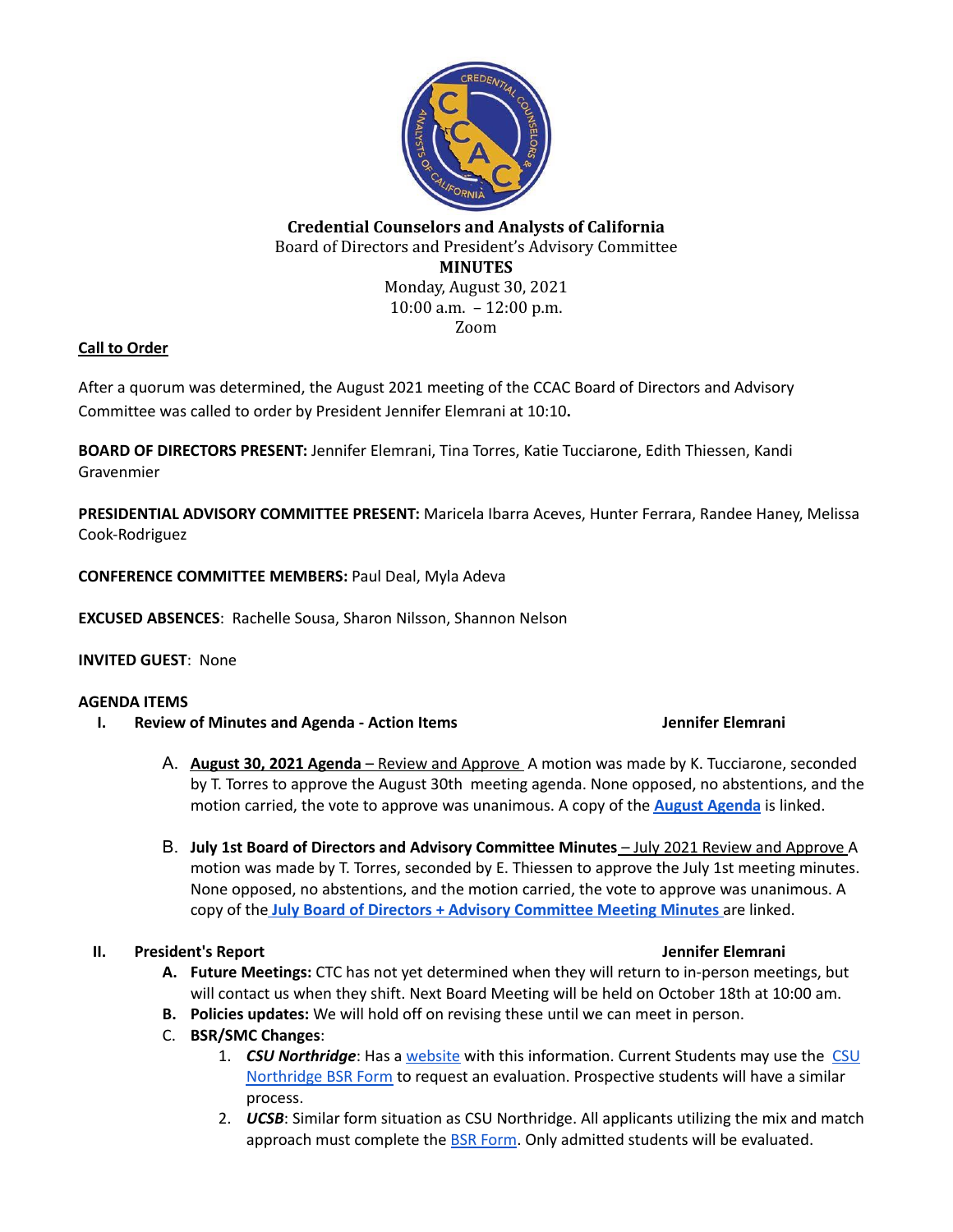## D. **Website management/hosting Paul Deal**

1. Annual Cost will be \$990 since we are paying an annual fee and not a monthly fee. Paul will forward to Kandi a list of companies that should be paid.

# **III. Immediate Past President Edith Thiessen**

A. **Elections**: Reminder that we will need to look at this soon and establish a timeline. We will begin by surveying current members to see if they will run again next year and to see if anyone on a current 2 years term is unable to continue their term.

# **IV. Vice President for Programs/Conference Chair Tina Torres**

- **A. Virtual conference update**: We will be talking with CTC tomorrow about this. Target is two days and to include Systems and Regional spaces. We will need to look at purchasing different Zoom licenses. Current Dates are: November 3,4,5. We will check with the CTC.
- **B. Conference hotel contracts**: 2022-23 Contract dates are. November 1-4. Need to discuss 2021-24 dates as well. T. Torres, J. Elemrani, and K. Gravenmier will email the DoubleTree today, August 30th to discuss all of this.
- C. **Eventbrite payment processing**: Collecting payment through Eventbrite instead of paypal. M. Adeva will look into this more.

# **V. Vice President for Membership Rachelle Sousa (not present)**

A. Current Membership Numbers:

| County | <b>District</b> | <b>IHE</b> | <b>Charter</b> | <b>Other</b> |
|--------|-----------------|------------|----------------|--------------|
| 80     | 609             | 155        | 117            |              |
|        |                 |            | <b>TOTAL</b>   | 1068         |

B. **Member communications:** We will table this until the next meeting. CSU is using Slack. We would like to explore other ways to connect with our Members

- **A.** Budget/bookkeeping updates: Checking: \$133,807.88.
- **B.** Accounts update approved signatures: We are updating the CCAC bank accounts in line with recent transitions - removing Denise Payne from the savings and checking accounts; adding Jennifer Elemrani to the savings and checking accounts; and adding Rachelle Sousa to the CD account

# **VII. Secretary Katie Tucciarone**

A. Nothing to report

# **VIII. President's Advisory Committee Reports**

Sr. County Representative, Sharon Nilsson Jr. County Representative, Hunter Ferrara Sr. IHE Representative, Maricela Ibarra Jr. IHE Representative, Randee Haney

Meeting adjourned at 11:59 a.m.

## **Next meetings:**

CCAC Conference Committee: August 31 9:00am - 11:00am via Zoom CCAC Board of Directors/President's Advisory Committee: October 18 10:00am - 12:00pm, via Zoom

## **VI. Treasurer Kandi Gravenmier**

- Sr. District Representative, Shannon Nelson Jr. District Representative, Melissa Cook-Rodriguez
	-